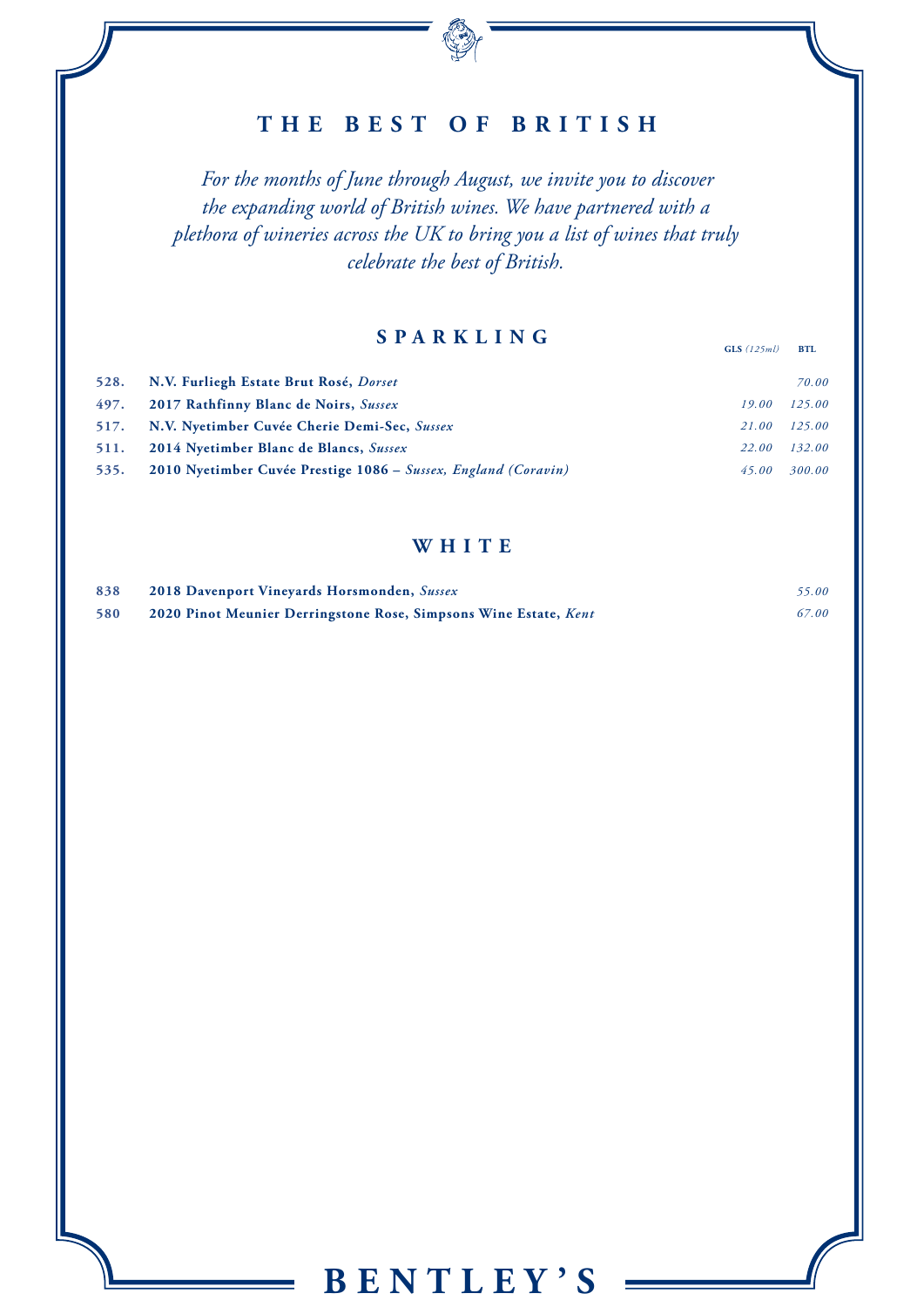## SOMMELIER'S SELECT **THE SOMMELIER'S SELECTION**

 *"The Bentley's wine menu has been carefully curated with a range of fine wines from around the world that pair perfectly with seafood.*

*Starting with delicious Muscadet, a true companion for oysters, on to a very complex Meursault which can perfectly stand up to buttery Dover Sole, finishing with a most surprising Dario Princic Trebez, an orange wine par excellence. Please allow me to introduce some of my favorite sparkling and still wines for this month which will beautifully enhance dishes created by Chef Richard Corrigan.*

> *Head Sommelier Luigi Conca*

|             | <b>CHAMPAGNE &amp; SPARKLING</b>                                             | $GLS$ (125ml)<br><b>BTL</b> |        |  |
|-------------|------------------------------------------------------------------------------|-----------------------------|--------|--|
| 535.        | 2010 Nyetimber Cuvée Prestige 1086 - Sussex, England (Coravin)               | 45.00                       | 300.00 |  |
| 501.        | 2015 Paul Déthune Ambonnay Grand Cru Blanc de Blancs                         |                             | 405.00 |  |
|             | WHITE                                                                        |                             |        |  |
| <b>195.</b> | 2016 Eruzione 1614 Riesling, Planeta - Sicily, Italy                         |                             | 114.00 |  |
| 115.        | 2021 Mas de Daumas Gassac Blanc, Pays d'Hérault, Famille Guibert - Languedoc |                             | 110.00 |  |
| 112.        | 2017 Vino Bianco Trebez Dario Princic - Friuli-Venezia Giulia, Italy         |                             | 136.00 |  |
|             | <b>RED</b>                                                                   |                             |        |  |
| 362.        | 2018 Blaufrankisch Hoachacker Weingut Franz Weninger- Burgenland, Austria    |                             | 62.00  |  |
| 389.        | 2018 Cornas Terres Brulees, J.Luc Colombo - Rhône, France                    |                             | 125.00 |  |
|             | ROSÉ                                                                         |                             |        |  |
| 203.        | 2021 Cassiopea Rosato, Poggio al Tesoro - Tuscany, Italy                     | 12.50                       | 63.00  |  |
| 271.        | 2020 'Vinha Grande' Douro Rosé, Casa Ferreirinha - Pourtugal                 |                             | 50.00  |  |
| 204.        | 2021 Château Beaulieu Cuvee Alexandre Coteaux d'Aix – Provence               | 11.00                       | 59.00  |  |

#### **PAUL DETHUNE 2015 BLANC DE BLANCS**

*Ambonnay, on the Montagne de Reims, is one of 17 villages in Champagne classified as Grand Cru. The Déthune family is one of the oldest there, having tended vines on the village's privileged slopes.Thanks to this long partneship with the famille Dethune we have this exclusive Champagne shipped directly from the vinyeard to make your experience in Bentley's more special.*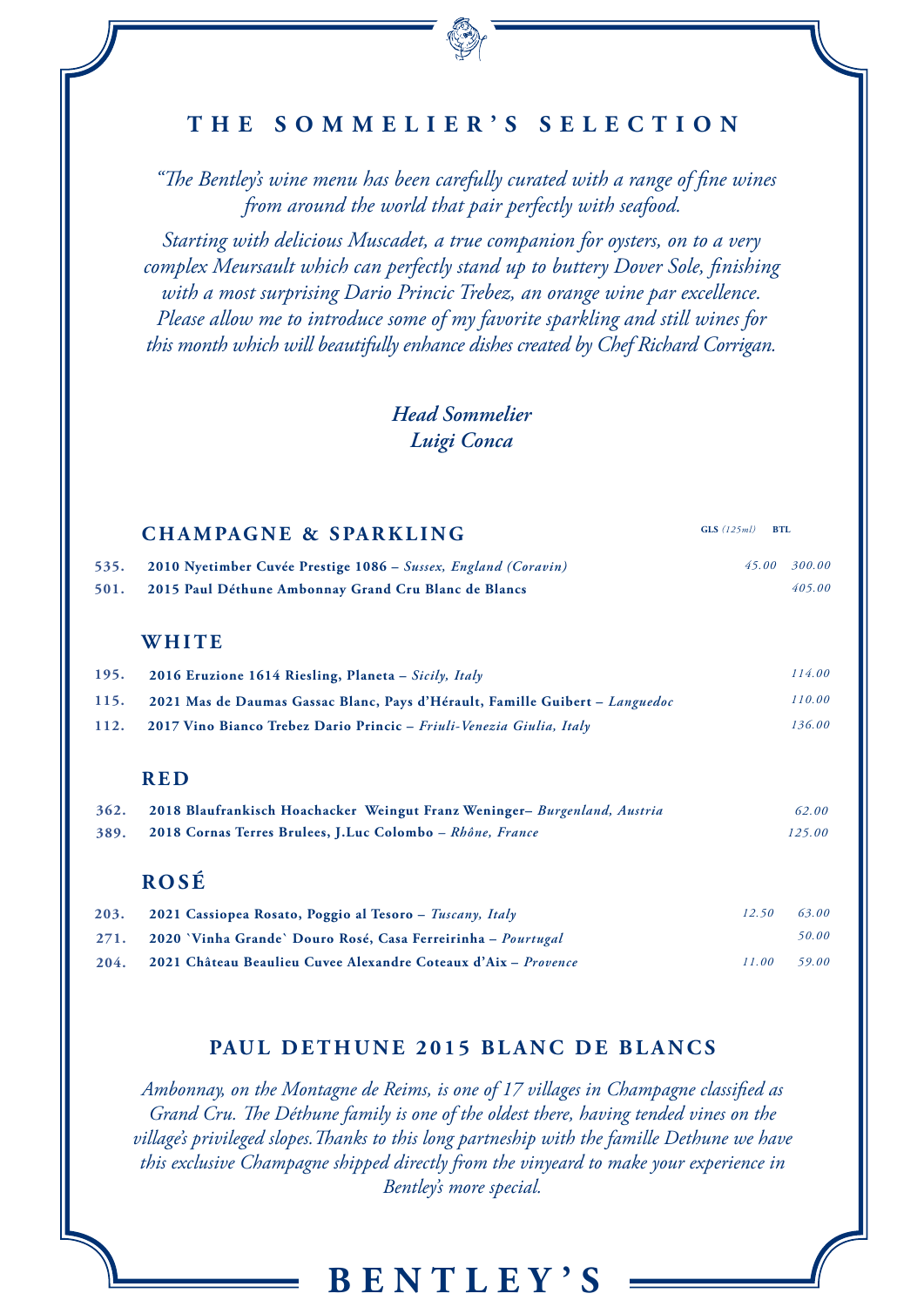# CHAMPAGNE<br>
CHAMPAGNE RARE MILLÉSIME

*Rare was created in 1885 to celebrate the centenary of the presentation of Heidsieck Champagnes to the French Queen Marie-Antoiniette. The 2008 vintage has notes of fresh tropical fruits and spice with smoky accents ideal for pairing with oysters and caviar.* **GLS** (125ml) **BTL** 

**515. 2008 Rare Millésime** *48.00 299.00*

#### **NON-VINTAGE CHAMPAGNE**

| 528. | N.V. Ayala Brut Nature "0" Dosage                            | 18.50 | 109.00 |
|------|--------------------------------------------------------------|-------|--------|
| 497. | N.V. Piper-Heidsieck Essentiel Cuvée Réservée                | 19.00 | 110.00 |
| 511. | N.V. Ayala Rosé Brut Nature Majeur                           |       | 118.00 |
| 494. | N.V. Piper-Heidsieck Blanc de Blancs Essential               | 24.00 | 137.00 |
| 517. | N.V. Duval-Leroy Extra Brut 1 er Cru Prestige                |       | 150.00 |
| 491. | N.V. Charles-Heidsieck Rosé Brut                             | 26.00 | 160.00 |
| 516. | N.V. Louis Roederer Collection 242                           |       | 169.00 |
| 522. | N.V. Ulysse Collin 'Les Maillons', Blanc de Noirs Extra Brut |       | 290.00 |

#### **SPARKLING WINE**

| 495. | N.V. Prosecco Extra Dry Biologico, Valdobbiadene Superiore - Veneto, Italy | 10.50 | 51.00  |
|------|----------------------------------------------------------------------------|-------|--------|
| 500. | N.V. Cremant d'Alsace Cuvee Julien Brut Dopff Au Moulin - Alsace, France   | 11.50 | 60.00  |
| 534. | N.V. Furliegh Estate Brut Rosé - Dorset, England                           |       | 70.00  |
| 518. | N.V. Franciacorta Cuvee Prestige Ed.44 Ca' del Bosco - Franciaorta, Italy  |       | 119.00 |
| 539. | 2017 Rathfinny Blanc de Noirs - Sussex, England                            | 19.00 | 125.00 |
| 512. | 2014 Nyetimber Blanc de Blancs - Sussex, England                           | 22.00 | 132.00 |
| 509. | N.V. Nyetimber Cuvée Cherie Demi-Sec – Sussex, England                     | 21.00 | 125.00 |
| 535. | 2010 Nyetimber Cuvée Prestige 1086 - Sussex, England (Coravin)             | 45.00 | 300.00 |

#### **VINTAGE CHAMPAGNE & GRAND CRU**

| 502.  | N.V. Paul Déthune Ambonnay Grand Cru Brut                        | 20.00 | 116.00 |
|-------|------------------------------------------------------------------|-------|--------|
| 519.  | 2009 Devaux Cuvée D Millésimé                                    |       | 206.00 |
| 505.  | N.V. Femme de Champagne Grand Cru, Duval-Leroy                   |       | 236.00 |
| 521.  | 2012 Charles Heidsieck Brut Millésimé                            |       | 242.00 |
| 532.  | 2014 Bollinger La Grande Année Brut                              |       | 275.00 |
| 536.  | 2011 Comtes de Champagne Blan de Blancs, Taittinger              | 48.00 | 287.00 |
| 515.  | 2008 Rare Millésime                                              | 48.00 | 299.00 |
| 563.  | 2015 Pol Roger Brut Vintage                                      |       | 312.00 |
| 501.  | 2015 Paul Déthune Ambonnay Grand Cru Blanc de Blancs             |       | 405.00 |
| 510.  | 2008 Dom Pérignon Brut                                           |       | 485.00 |
| 490.  | 2007 Dom Ruinart Blanc de Blancs                                 |       | 504.00 |
| 503.  | 2004 Philipponnat Clos des Goisses                               |       | 577.00 |
| 2509. | N.V. Krug Verticale I Grande Cuvée Brut                          |       | 605.00 |
| 504.  | 2006 Dom Pérignon Brut Rosé                                      |       | 699.00 |
| 523.  | 2003 Dom Pérignon Brut "P2"                                      |       | 820.00 |
| 537.  | 2004 Cristal, Louis Roederer                                     |       | 858.00 |
| 524.  | 1971 Hors-Série Millésimé, Piper-Heidsieck                       |       | 894.00 |
| 526.  | 1999 Pol Roger Cuvee "Sir Winston Churchill"                     |       | 950.00 |
| 2518. | N.V. Jacques Selosse Version Originale Grand Cru Blanc de Blancs |       | 1400.0 |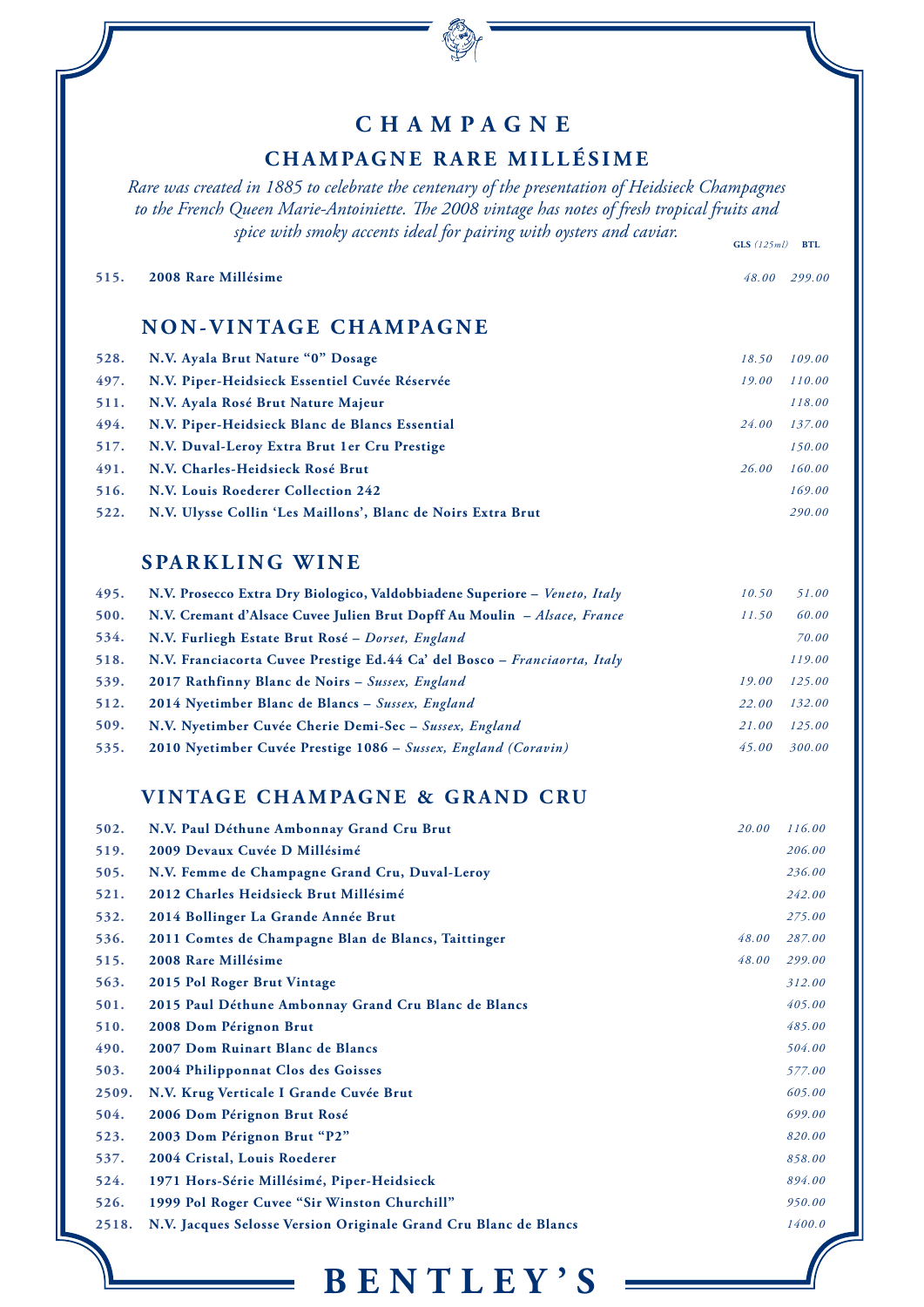#### BY THE GLASS

**BTL**

#### **WHITE BY THE GLASS**

| 102. | 2018 Muscadet Sur Lie, Chateâu de Chasseloir - Loire, France                   | 7.00  |
|------|--------------------------------------------------------------------------------|-------|
| 246. | 2021 Albarino Abadia de San Campio- Rias Baixas, Spain                         | 7.50  |
| 155. | 2020 Touraine Sauvignon Blanc, J de Villebois- Loire, France                   | 8.50  |
| 132. | 2021 Peggy's Hill Eden Valley Riesling Henschke - South Australia              | 11.00 |
| 131. | 2020 Old Vines White Blend Mullinex, Signature, Coastal Region - South Africa  | 11.50 |
| 104. | 2021 Blank Canvas Sauvignon Blanc - Marlborough, New Zealand                   | 12.50 |
| 118. | 2019 Montagny 1er Cru 'Les Coères, Domaine Feuillat-Juillot – Burgundy, France | 13.50 |
| 108. | 2021 Conte della Vipera Castello della Sala, Antinori – Umbria, Italy          | 15.00 |
| 161. | 2019 Chablis 1er Cru Fourchaume, Domaine J. Goulley Organic – Chablis, France  | 15.50 |

#### **ROSÉ BY THE GLASS**

| 204. | 2021 Château Beaulieu Cuvee Alexandre Coteaux d'Aix – Provence     | 11.00 |
|------|--------------------------------------------------------------------|-------|
| 203. | 2021 Cassiopea, Bolgheri Rosato, Poggio al Tesoro – Tuscany, Italy | 12.50 |

#### **RED BY THE GLASS**

| 619.        | 2020 Bodega La flor Malbec Pulenta - Mendoza, Argentina        | 8.50  |
|-------------|----------------------------------------------------------------|-------|
| 918.        | 2021 Samur- Champigny Domaine des Roches Neuves- Loire, France | 9.50  |
| 914.        | 2018 Bourgogne Pinot Noir, René Monnier - Burgundy, France     | 12.50 |
| 384.        | 2017 Cuvaison EstatePinot Noir - Carneros, USA                 | 15.00 |
| 364.        | 2017 Châteauneuf-du-Pape, Chateu de Vaudieu - Rhône            | 18.50 |
| 917.        | 2016 Pavillon de Léoville Poyferré – Saint Julien, France      | 24.50 |
| <b>376.</b> | 2016 Brunello di Montalcino San Polo - Tuscany                 | 29.00 |

#### **SHERRY, PORT & SWEET WINE**

|       | 2912. Fino, Bodegas César Florido - Jerez, Spain                          | 9.50  |
|-------|---------------------------------------------------------------------------|-------|
|       | 2911. PX El Candado, Valdespino - Jerez, Spain                            | 10.00 |
|       |                                                                           |       |
| 2720. | N.V. Quinta de la Rosa Dry White Port - Douro, Portugal                   | 8.50  |
| 414.  | LBV Colheita Barros- Douro, Portugal                                      | 10.50 |
| 412.  | N.V. Sandeman 10 Year Old Tawny - Douro, Portugal                         | 12.50 |
| 430.  | 1996 Barros Colheita - Douro, Portugal                                    | 15.00 |
| 415.  | 2020 Passito Liquoroso di Pantelleria, Cantine Pellegrino - Sicily, Italy | 10.50 |
| 2407. | 2020 Domaine Laguilhon Doux Cave de Gan - Jurançon, France                | 11.50 |
| 410.  | 2016 Château Laville Jean-Christophe Barbe - Sauternes, France            | 15.00 |
| 431.  | 2016 Giovanni Allegrini Recioto Classico - Veneto, Italy                  | 21.00 |
| 417.  | 2017 Groot Constantia - Western Cape, South Africa                        | 23.00 |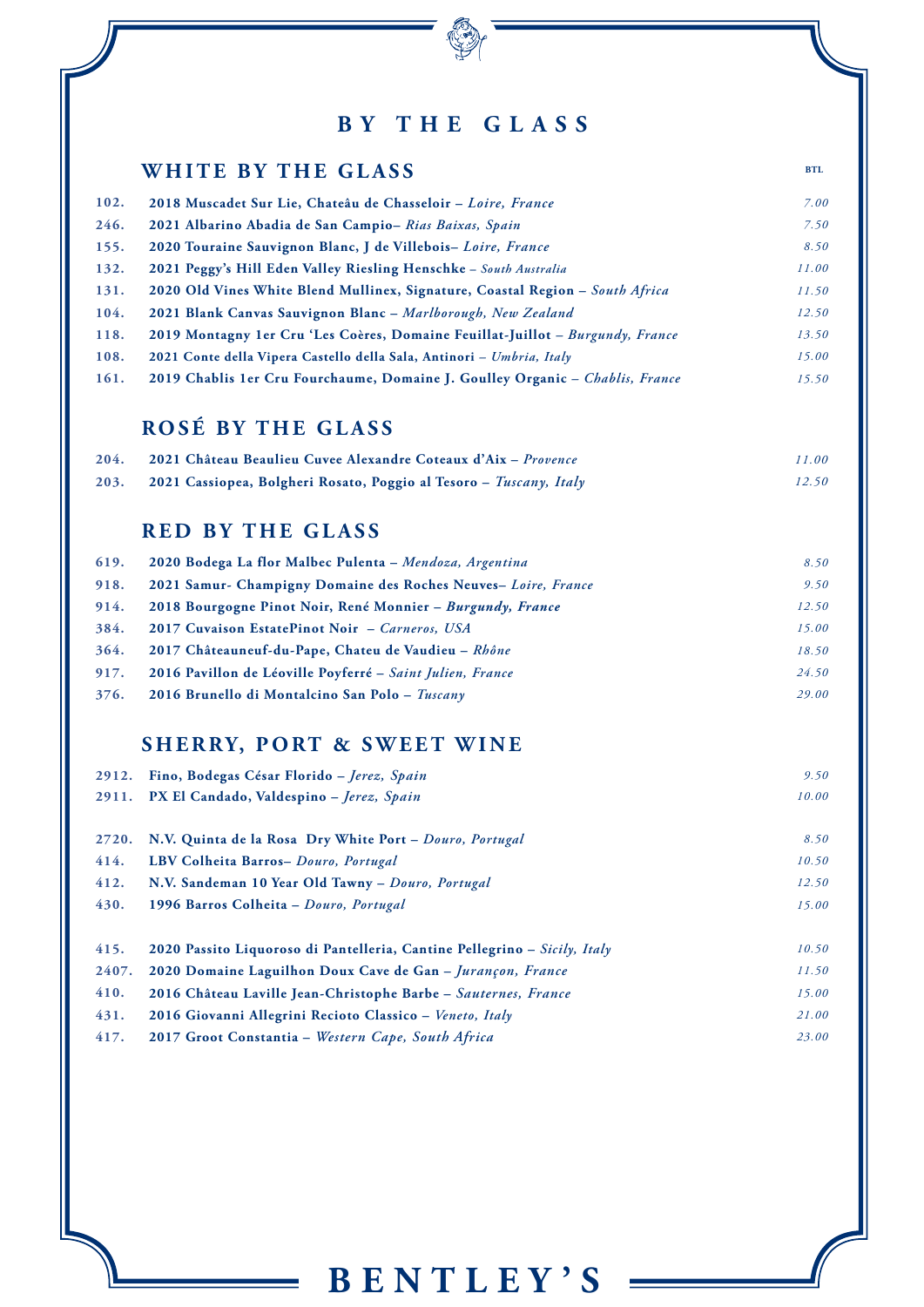#### WHITE

|      | <b>BURGUNDY</b>                                                                 | <b>BTL</b> |
|------|---------------------------------------------------------------------------------|------------|
| 259. | 2020 Chablis, Domaine Grand Roche - Chablis                                     | 65.00      |
| 103. | 2020 Saint-Veran, Domaine Perraud - Mâiconnais                                  | 68.00      |
| 118. | 2019 Montagny 1er Cru Les Coères, Domaine Feuillat-Juillot - Côte Chalonnaise   | 87.00      |
| 161. | 2019 Chablis 1er Cru Fourchaume, Domaine J. Goulley Organic - Chablis           | 94.00      |
| 119. | 2019 Bourgogne Blanc 'Éclat de Calcaire', Pierre Girardin - Burgundy            | 99.00      |
| 186. | 2020 Saint-Romain, Alain Gras - Côte de Beaune                                  | 95.00      |
| 257. | 2019 Pouilly-Fuissé Prestige, Nadine Ferrand - Mâconnais                        | 107.00     |
| 223. | 2018 Pernard Vergelesses 1er Cru Les Caradeux, Maison Chanson- Côte de Beaune   | 111.00     |
| 134. | 2020 Fixin Blanc, Jean Claude Boisset - Côte de Nuit                            | 120.00     |
| 130. | 2019 Saint Aubin, Domaine Patrick Miolane - Côte de Beaune                      | 124.00     |
| 295. | 2019 Meursault Le Limozin, Domaine René Monnier - Côte de Beaune                | 156.00     |
| 147. | 2018 Chassagne-Montrachet, Domaine René Monnier - Côte de Beaune                | 160.00     |
| 171. | 2019 Saint Aubin 1er Cru 'En Remilly', Domaine de Montille - Côte de Beaune     | 178.00     |
| 804. | 2006 Chablis 1er Cru Cote de Lechet, Domaine Daniel Etienne Defaix - Chablis    | 197.00     |
| 157. | 2016 Chablis 1er Cru Montée de Tonnerre, Patrick Piuze - Chablis                | 200.00     |
| 231. | 2018 Saint Aubin 1er CruClos du Mieux, Hubert Lamy - Côte de Beaune             | 220.00     |
| 288. | 2019 Chablis Grand Cru Les Clos, Domaine l'Enclos - Chablis                     | 250.00     |
| 128. | 2010 Chablis 1er Cru Montée de Tonnerre, William Fevre - Chablis                | 265.00     |
| 2536 | 2010 Chablis Grand Cru Vaudesir, William Fevre - Chablis                        | 292.00     |
| 591. | 2007 Meursault 1er Cru Le Genevrieres, Morey-Blanc - Côte de Beaune             | 345.00     |
| 178. | 2018 Puligny-Montrachet 1er Cru Champ Canet, Paul Pernot - Côte de Beaune       | 375.00     |
| 291. | 2019 Chevalier-Montrachet Grand Cru, Philippe Colin – Côte de Beaune            | 988.00     |
| 915. | 2008 Puligny-Montrachet 1er Cru Hameau de Blagny, Maison Leroy - Côte de Beaune | 1300.00    |

#### **RHÔNE**

| 265.        | 2020 Famille Perrin 'Nature' Organic – Rhône                           | 51.00  |
|-------------|------------------------------------------------------------------------|--------|
| 125.        | 2020 Saint Joseph Lyseras, Yves Cuilleron - Rhône                      | 75.00  |
| 146.        | 2019 Condrieu, Domaine du Monteillet – Rhône                           | 138.00 |
| <b>140.</b> | 2013 Condrieu Les Chaillées de L'Enfer, Domaine Georges Vernay – Rhône | 300.00 |
| 239.        | 2016 Ermitage Blanc Le Meal, M.Chapoutier – Rhône                      | 484.00 |

#### **LOIRE**

| 102. | 2018 Muscadet Sur Lie, Chateau de Chasseloir - Val de Loire            | 39.00  |
|------|------------------------------------------------------------------------|--------|
| 155. | 2021 Touraine Sauvigno Blanc J.de Villebois - Touraine                 | 51.00  |
| 192. | 2020 Valençay, Le Claux Delorme, Domaines Minchin - Valençay           | 59.00  |
| 269. | 2020 Pouilly-Fumé Les Cris Domaine A. Cailbourdin-Loire,               | 65.00  |
| 137. | 2020 Sancerre Terroir Silex, Domaine Gérard Fiou - Centre-Val de Loire | 68.00  |
| 248. | 2019 Sancerre Grand Cuvée, Domaine J.P. Balland - Centre-Val de Loire  | 82.00  |
| 2521 | 2019 Pouilly-Fumé Cuvee d' Eve J. Dagenau - Loire, France              | 90.00  |
| 154. | 2019 Savenniéres - Roche Aux Moines, Domaine aux Moines - Anjou        | 100.00 |
| 905. | 2017 Sancerre La Grande Côte, François Cotat – Centre-Val de Loire     | 250.00 |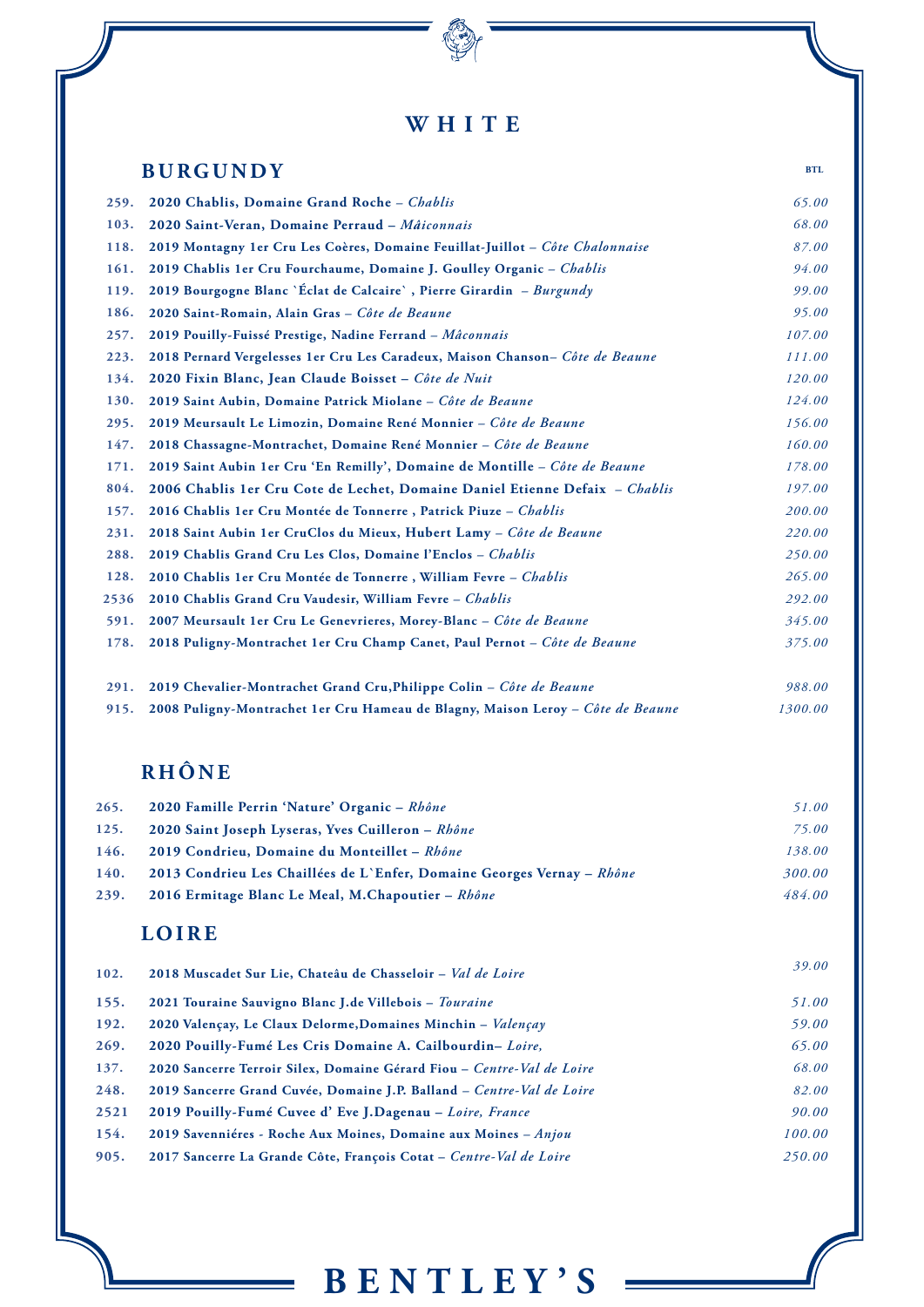#### WHITE

|      | <b>LANGUEDOC</b>                                            | <b>BTL</b> |
|------|-------------------------------------------------------------|------------|
| 153. | 2020 Moulin de Gassac, Famille Guibert - Languedoc          | 35.50      |
| 106. | 2020 Picpoul de Pinet, Grange des Rocs - Languedoc          | 36.00      |
| 214. | 2018 Grenache Gris, Herault, Mas Gabinele - Languedoc       | 66.00      |
| 173. | 2014 Cotes du Jura, Domaine Macle - Languedoc               | 120.00     |
| 115. | 2020 Mas de Daumas Gassac Blanc, Pays d'Hérault – Languedoc | 132.00     |
|      |                                                             |            |

#### **RIESLING**

| 132. | 2021 Peggy's Hill Eden Valley Riesling Henschke - South Australia             | 66.00  |
|------|-------------------------------------------------------------------------------|--------|
| 294. | 2019 Eroica Riesling, Château St. Michelle – Washington State, USA            | 75.00  |
| 296. | 2018 Weingut Riesling, Schloss Vollrads - Rheingau, Germany                   | 105.00 |
| 195. | 2016 Eruzione 1614 Riesling, Planeta – Sicily, Italy                          | 114.00 |
| 136. | 2020 Riesling Spatlese Green Seal Schloss Johannisberg - Rheinhesses, Germany | 125.00 |
| 907. | 2017 Schlossberg Riesling Grand Cru, Domaine Christian Binner - Alsae, France | 132.00 |
| 272. | 2014 Geyesberg Riesling Troken, Dreissigacker - Rheinhesses, Germany          | 160.00 |

#### **IBERIANS & ROMANS**

 $\equiv$ 

| 246. | 2021 Albarino Abadia de San Campio- Rias Baixas, Spain                    | 50.00  |
|------|---------------------------------------------------------------------------|--------|
| 293. | 2020 Vinha Grande, Casa Ferreirinha - Douro Valley, Portugal              | 51.00  |
| 253. | 2020 Pinot Bianco, Tenuta J Hofstätter - Alto Adige, Italy                | 59.00  |
| 107. | 2020 Dragon Langhe Bianco, Luigi Baudana G.D. Vajra DOC – Piedmont, Italy | 60.00  |
| 225. | 2020 Grillo Cavallo Delle Fate, Tasca d' Almerita- Sicily, Italy          | 62.00  |
| 150. | 2020 Rovereto Gavi di Gavi, Michele Chiarlo DOC - Piedmont, Italy         | 63.00  |
| 221. | 2020 Solosole Vermentino, Poggio al Tesoro IGT - Tuscany, Italy           | 65.00  |
| 222. | 2020 Greco di Tufo Terre D'uva, Benito Ferrara DOCG - Campania, Italy     | 70.00  |
| 286. | 2020 Calvarino Soave Classico, Pieropan DOC - Veneto, Italy               | 73.00  |
| 284. | 2020 Pinot Grigio, Livio Felluga DOC - Friuli-Venezia Giulia, Italy       | 78.00  |
| 116. | 2018 La Mar Terras Gauda - Rias Baixas, Spain                             | 85.00  |
| 190. | 2019 Cometa, Planeta DOC - Sicily, Italy                                  | 88.00  |
| 108. | 2021 Conte della Vipera Castello della Sala, Antinori – Umbria, Italy     | 92.00  |
| 236. | 2020 Schweizer Manna Franz Haas - Trentino Alto Adige, Italy              | 92.00  |
| 144. | 2016 Verdicchio Classico Riserva, Villa Bucci DOCG - Marche, Italy        | 95.00  |
| 283. | 2019 Trebbiano d'Abruzzo Marina Cvetic - Abruzzo, Italy                   | 107.00 |
| 213. | 2020 Vie di Romans Chardonnay DOCG - Friuli-Venezia Giulia, Italy         | 112.00 |
| 168. | 2020 Impero Blanc de Pinot Noir, Fattoria Mancini - Marche, Italy         | 127.00 |
| 112. | 2017 Vino Bianco Trebez dario Princic - Friuli-Venezia Giulia, Italy      | 136.00 |
| 141. | 2018 Bussiador Chardonnay, Poderi Aldo Conterno DOC - Piedmont, Italy     | 145.00 |
| 226. | 2017 Pagus Camilla Vermentino Poggio al Tesoro - Tuscany, Italy           | 171.00 |
| 148. | 2007 Colecion 125 Chardonnay, Chivite Family Estates - Navarra, Spain     | 190.00 |
| 262. | 2017 Trebbiano D'Abruzzo, Azienda Agricola Valentini DOC - Abruzzo, Italy | 295.00 |
| 261. | 2016 Alteni di Brassica Sauvignon Blanc, Gaja DOC - Piedmont, Italy       | 305.00 |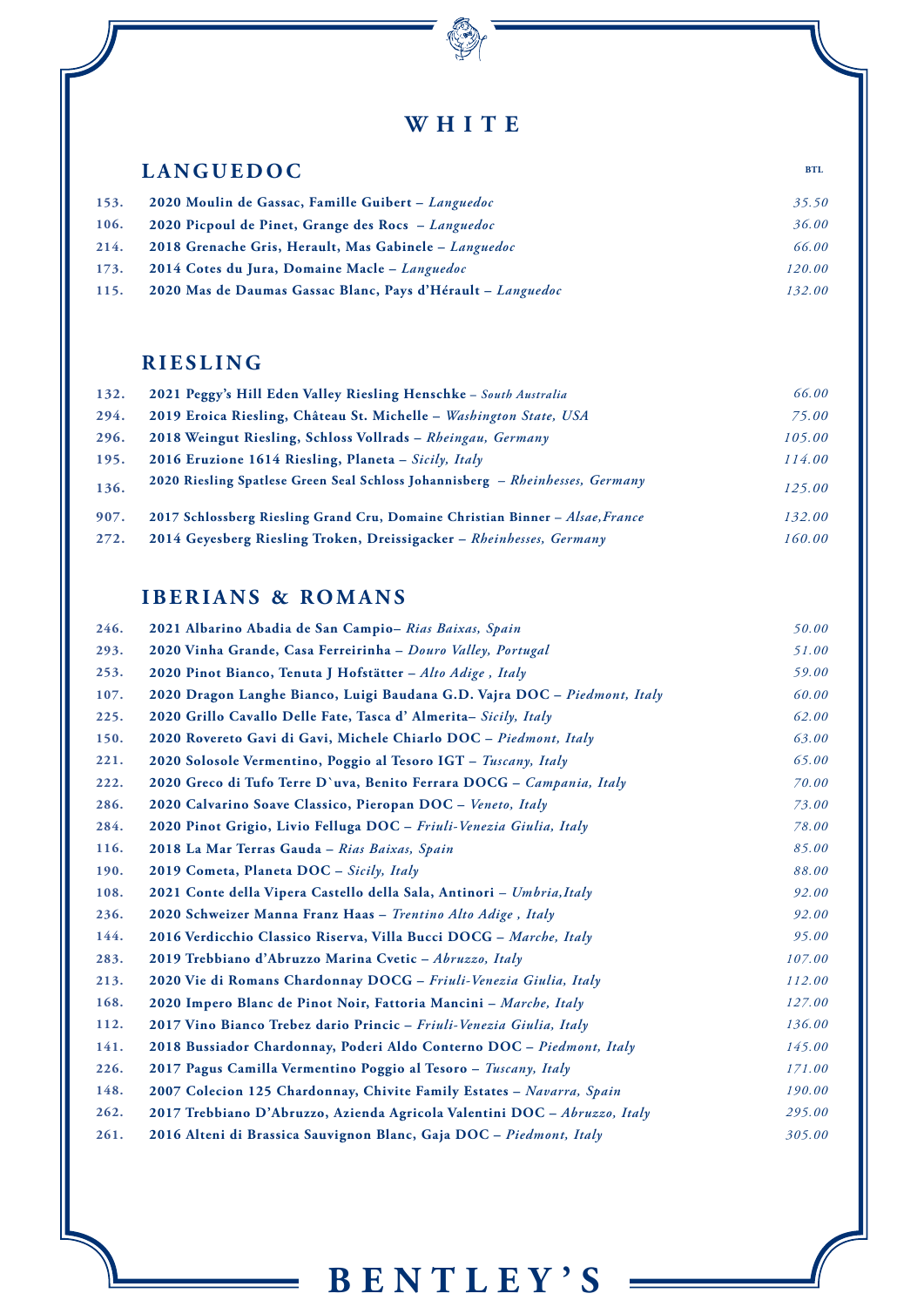#### WHITE

|      | <b>REST OF THE WORLD</b>                                                       | <b>BTL</b> |
|------|--------------------------------------------------------------------------------|------------|
| 268. | 2019 Eggo Zorzal Sauvignon Blanc - Mendoza, Argentina                          | 53.00      |
| 132. | 2021 Peggy's Hill Eden Valley Riesling Henschke - South Australia              | 66.00      |
| 166. | 2020 Château Lestrille - Entre-deux-Mers, Bordeaux                             | 56.00      |
| 104. | 2021 Blank Canvas Sauvignon Blanc - Marlborough, New Zealand                   | 69.00      |
| 131. | 2020 Old Vines White Blend Mullinex, Signature, Coastal Region - South Africa  | 70.00      |
| 258. | 2020 Rockburn Pinot Gris - Central Otago, New Zeland                           | 71.00      |
| 199. | 2020 Between Five Bells White Blend - Victoria, Australia                      | 80.00      |
| 152. | 2019 Stina Posip Jako Vino - Dalmatia, Croatia                                 | 82.00      |
| 135. | 2020 Assirtyko Thalassitis Gaia Wines - Santorini, Greece                      | 82.00      |
| 281. | 2020 M3 Chardonnay, Shaw & Smith - South Australia, Australia                  | 89.00      |
| 903. | 2018 Altura Máxima Sauvignon Blanc, Bodega Coloné - Valle Calchaqui, Argentina | 93.00      |
| 289. | 2017 Dopff Au Moulin Gewürztraminer, Grand Cru - Alsace                        | 95.00      |
| 145. | 2018 Red Shoulder Ranch Chardonnay, Shafer Vineyards - Napa Valley, USA        | 150.00     |
| 273. | 2019 Journeyman Chardonnay - Russian River, USA                                | 162.00     |
| 180. | 2017 Pisoni Lucia, Chardonnay - Santa Lucia, USA                               | 272.00     |
|      |                                                                                |            |

### **ROSÉ**

| 271. | 2021 'Vinha Grande' Douro Rosé, Casa Ferreirinha – Portugal            | 50.00 |
|------|------------------------------------------------------------------------|-------|
| 204. | 2021 Château Beaulieu Cuvee Alexandre Coteaux d'Aix – Provence, France | 59.00 |
| 203. | 2021 Cassiopea, Bolgheri Rosato, Poggio al Tesoro – Tuscany, Italy     | 63.00 |

#### **FINAL BOTTLES FROM THE CELLAR**

| 124.        | 2016 Vitovska Azienda Agricola Zidarich Carso - Friuli V. Giulia, Italy | 100.00 |
|-------------|-------------------------------------------------------------------------|--------|
| 171.        | 2019 St Aubin 1er Cru Montille, J.C. Boisset - Burgundy, France         | 165.00 |
| <b>200.</b> | 2019 Tramari Rose San Marzano – Puglia, Italy                           | 55.00  |
| 312.        | 2017 Marcillac Les Cros P&J Teulier - Gouterns-France                   | 38.00  |
| 876.        | 2014 Barolo Vajra le Albe – Piedmont, Italy                             | 125.00 |
| <b>305.</b> | 2000 Le Viala La Livinière, Gérard Bertrand - Languedoc                 | 244.00 |
| 298.        | 2020 Orange Gold, Gérard Bertrand - Languedoc                           | 64.00  |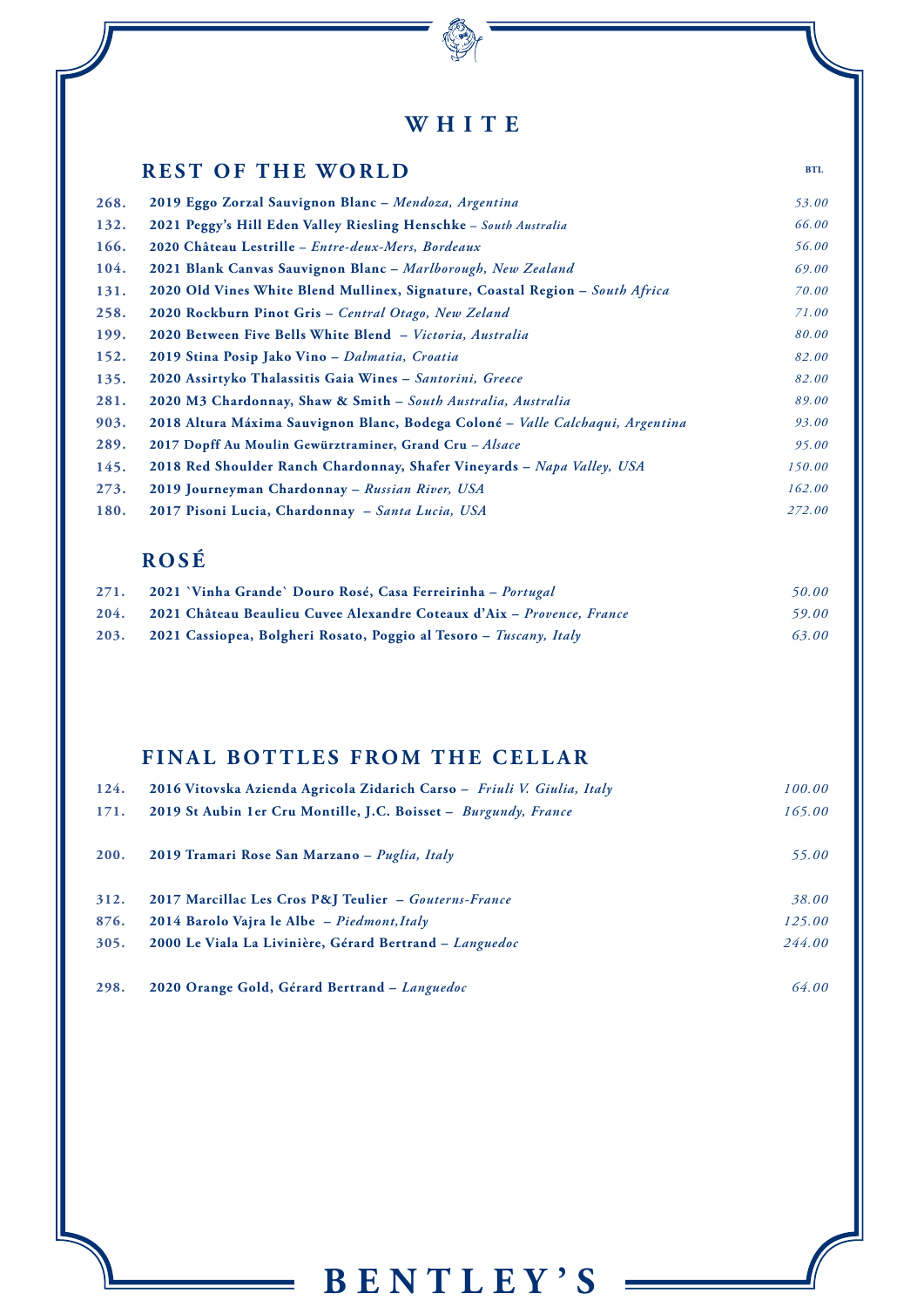#### LARGE BOTTLES

|      | <b>CHAMPAGNE</b>                                                             | <b>MAGNUM</b> |
|------|------------------------------------------------------------------------------|---------------|
| 485. | 2016 Rathfinny Blanc de Noirs - Sussex, England                              | 234.00        |
| 488. | N.V. Piper-Heidsieck Essentiel Cuvée Réservée - Champagne, France            | 262.00        |
| 487. | 2005 Charles Heidsieck Brut Millésimé - Champagne, France                    | 498.00        |
|      | WHITE                                                                        |               |
| 181. | 2019 Chablis Saint Martin, Domaine Laroche - Chablis, France                 | 190.00        |
| 591. | 2017 Mersault 1er Cru, Les Perrieres, Domaine Ballot-Millot - Côte de Beaune | 600.00        |
|      | <b>ROSÉ</b>                                                                  |               |
| 202. | 2020 Tramari di Primitivo, Salento San Marzano - Puglia, Italy               | 89.00         |
|      | <b>RED</b>                                                                   |               |
| 682. | N.V. 62 Anniversario Primitivo, Salento San Marzan                           | 180.00        |

#### **HALF BOTTLES**

| <b>CHAMPAGNE &amp; ENGLISH SPARKLING</b>                                   | <b>BTL</b> |
|----------------------------------------------------------------------------|------------|
| 2530. N.V. Paul Déthune Ambonnay Grand Cru Brut – Champagne, France 37.5cl | 60.00      |
| 2532. N.V. Devaux Grande Réserve - Champagne, France 37.5cl                | 67.00      |
| 2534. N.V. Nyetimber Rosé Brut - West Sussex, England 37.5cl               | 69.00      |
| WHITE                                                                      |            |

| 2531. 2019 Pinot Grigio, Livio Felluga DOC - Friuli-Venezia Giulia, Italy 37.5cl      | 47.00 |
|---------------------------------------------------------------------------------------|-------|
| 2535. 2020 Puligny-Montrachet, Domaine Sylvain Bzikot – Côte de Beaune, France 37.5cl | 86.00 |

## **BENTLEY'S**

÷,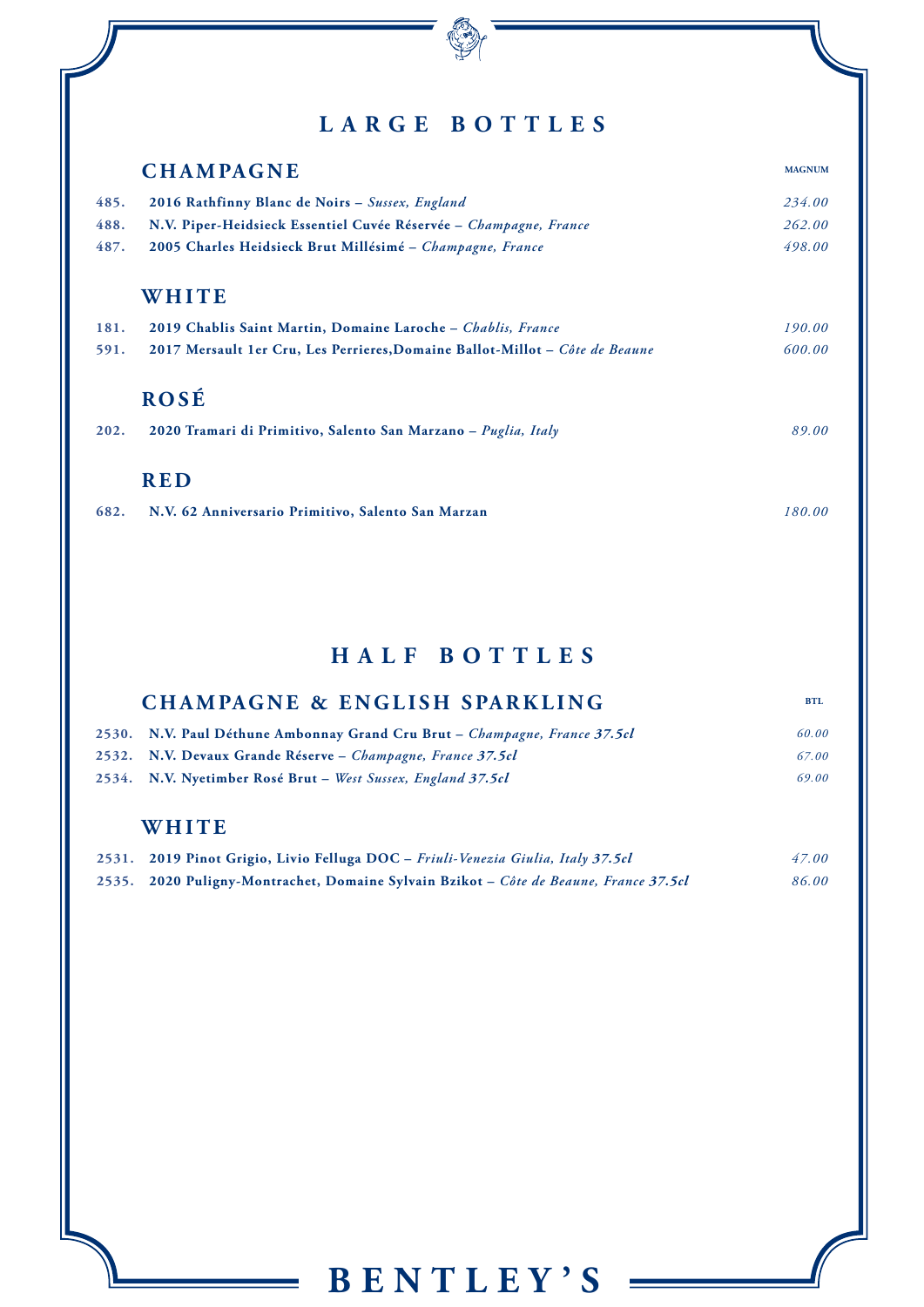## Bentley's Wines **RED**

|             | <b>BURGUNDY</b>                                                                      | <b>BTL</b> |
|-------------|--------------------------------------------------------------------------------------|------------|
| 914.        | 2018 Bourgogne Pinot Noir, René Monnier – Côte de Nuits                              | 75.00      |
| 358.        | 2020 Mercurey Rouge `Les Cheneaults`, Domaine du Château P. le Hardi – Côte de Nuits | 93.00      |
| 909.        | 2016 Saint Aubin Sur Gamay, Domaine Patrick Miolane – Côte de Beaune                 | 99.00      |
| 367.        | 2018 Santenay 1er Cru Les Gravières, Vincent Girardin - Côte de Beaune               | 109.00     |
| 397.        | 2019 Maranges 1er Cru Clos de la Fussière Xavier Monnot - Côte de Beaune             | 118.00     |
| 681.        | 2019 Volnay, Domaine Jean Javillier – Côte de Beaune                                 | 125.00     |
| 379.        | 2020 Fixin Les Chenevières, Ballorin – Côte de Nuits                                 | 145.00     |
| 668.        | 2018 Gevrey-Chambertin Clos Village, Domaine Philippe Livera - Côte de Nuits         | 155.00     |
| 824.        | 2019 Pommard 1er Cru, Domaine Jean Javillier - Côte de Beaune                        | 150.00     |
| 916.        | 2011 Morey Saint-Denis 1er Cru Les Chaffots, Domaine Michel Magnien - Côte de Nuits  | 188.00     |
| 687.        | 2017 Chambolle-Musigny, Domaine Heresztyn - Côte de Beaune                           | 195.00     |
| 680.        | 2016 Volnay 1er Cru Les Santenots Domaine Georges Glantenay– Côte de Beaune          | 215.00     |
| 320.        | 2017 Aloxe-Corton 1er Cru Les Vercots Domaine Tollot-Beaut - Côte de Beaune          | 232.00     |
| <b>360.</b> | 2015 Beaune 1er Cru Clos des Mouches Lucien Le Moine - Côte de Beaune                | 277.00     |
| 320.        | 2006 Nuit St. George 1er Cru Les Roncières, R. Chevillon - Côte de Nuits             | 350.00     |
| 685.        | 2005 Clos-Vougeot Grand Cru, Domaine Laurent - Côte de Nuits                         | 740.00     |
| 789.        | 2016 Charmes- Chambertain Grand Cru, Claude Dugat - Côte de Nuits                    | 804.00     |
|             |                                                                                      |            |

#### **BORDEAUX**

| 820.        | 2016 Château Lestrille Le Secret de Lestrille – Bordeaux Supérieur        | 80.00   |
|-------------|---------------------------------------------------------------------------|---------|
| 825.        | 2013 Château Paveil de Luze, Cru Bourgeois - Margaux                      | 115.00  |
| <b>300.</b> | 2011 Château Larmande, Grand Cru Classé - Saint Émilion                   | 130.00  |
| 322.        | 2014 Château Segla - Margaux                                              | 145.00  |
| 917.        | 2016 Pavillon de Léoville Poyferré - Saint Julien                         | 152.00  |
| 911.        | 2016 Château Gombaude Guillot - Pomerol                                   | 196.00  |
| 589.        | 2015 Château Batailley Grand Cru Classé - Paulliac                        | 250.00  |
| 603.        | 2005 Château Calon Ségur, 3ème Grand Cru Classé - Saint Estèphe           | 473.00  |
| 913.        | 2011 Château Lynch Bages, 5ème Grand Cru Classé – Pauillac                | 498.00  |
| 610.        | 2009 Château Leoville Barton, 2ème Grand Cru Classé – Saint Julien        | 593.00  |
| 611.        | 2008 Château Pichon Comtesse de Lalande, 2ème Grand Cru Classé – Pauillac | 636.00  |
| 342.        | 2000 Vieux Château Certain - Pomerol                                      | 772.00  |
| 577.        | 2001 Château Talbot 4ème Grand Cru Classe - Saint Julien                  | 730.00  |
|             | 345. 1998 Château L'Eglise-Clinet – Pomerol                               | 1142.00 |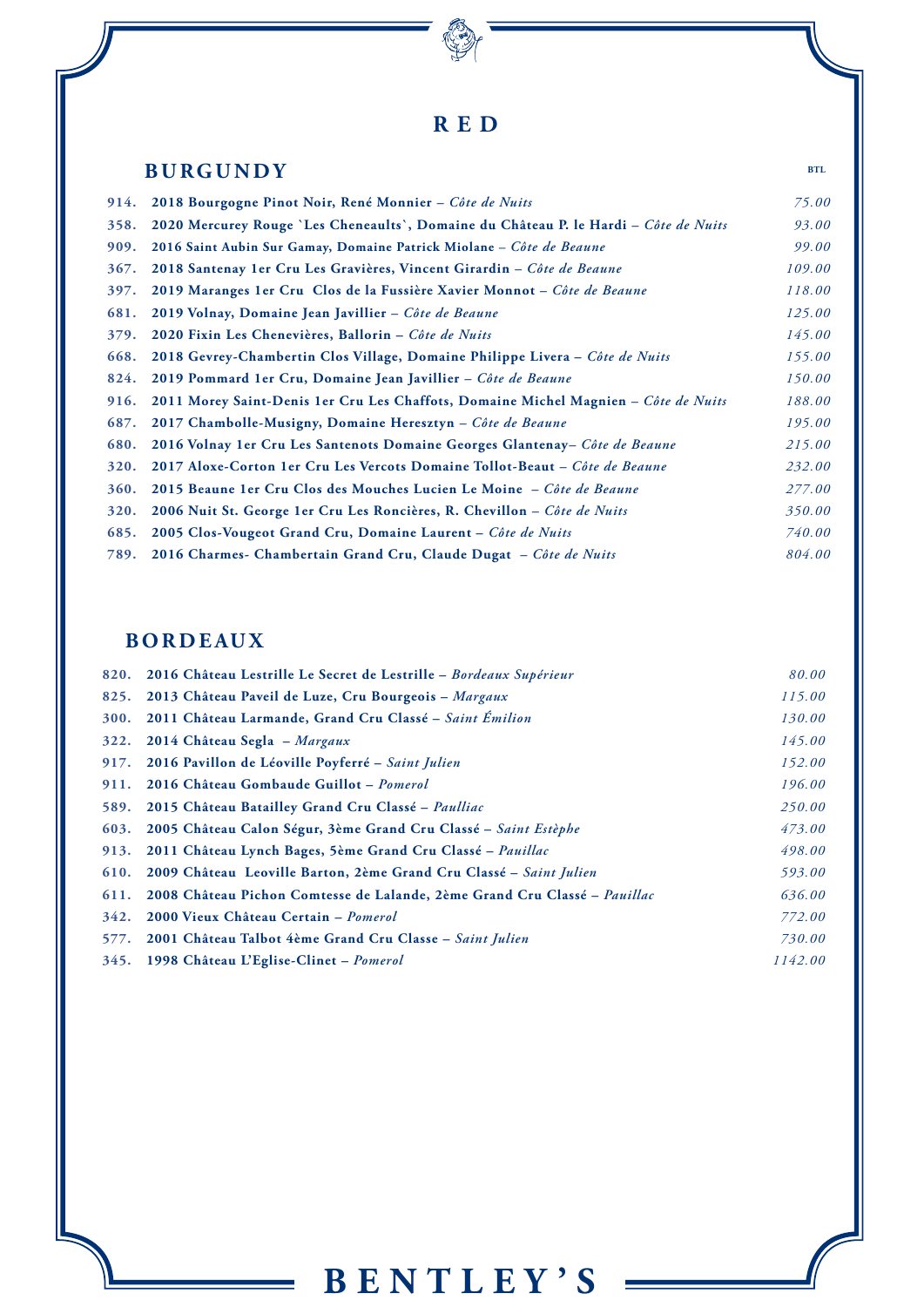## Bentley's Wines **RED**

#### **REST OF FRANCE**

| 906. | 2020 Moulin de Gassac Rouge, Mas de Daumas Gassac - Languedoc                          | 39.00  |
|------|----------------------------------------------------------------------------------------|--------|
| 328. | 2019 Lirac, Domaine de Cigalounes - Rhône                                              | 53.00  |
| 326. | 2020 Fleurie, Domaine Didier Desvignes - Beaujolais                                    | 55.00  |
| 351. | 2019 Morgon, Les Charmes Domaine Didier Desvignes - Beaujolais                         | 57.00  |
| 616. | 2020 Brouilly Vieilles Vignes, Château des Tours - Beaujolais                          | 61.00  |
| 303. | 2019 Château du Cèdre, Cahors - South West France                                      | 69.00  |
| 606. | 2017 Crozes-Hermitage Terre d'Eclat, Domaine de la Ville Rouge - Rhône                 | 77.00  |
| 826. | 2019 Château de Villeneuve Le Grand Clos, Saumur Champigny - Loire                     | 87.00  |
| 364. | 2017 Châteauneuf-du-Pape, Chateu de Vaudieu - Rhône                                    | 108.00 |
| 389. | 2018 Cornas Terres Brulees, J.Luc Colombo - Rhône                                      | 125.00 |
| 617. | 2018 Mâcon-Cruzille Rouge, Manganite Maynes - Mâconnais                                | 147.00 |
| 344. | 2015 Châteauneuf-du-Pape, Domaine du Vieux Télégraphe - Rhône                          | 180.00 |
| 231. | 2015 Côtes du Roussilon Village Lesquerde Bila-Haut, M.Chapoutier - Côtes du Roussilon | 288.00 |
| 899. | 2008 Mas de Daumas Gassac Rouge, Pays d'Hérault - Languedoc                            | 300.00 |
| 937. | 2005 Saint Joseph Vignes de L'Hospice, E. Guigal - Rhône                               | 371.00 |
| 646. | 2012 Clos d'Ora La Livinière, Gérard Bertrand - Languedoc                              | 448.00 |

#### **SPAIN**

| 341. | 2015 Ars Nova (Tempranillo/Cabernet Sauvignon/Merlot) – Navarra | 50.00  |
|------|-----------------------------------------------------------------|--------|
| 314. | 2016 Las Tinandas Cencibel, Verum - Castilla-La Mancha          | 69.00  |
| 538. | 2014 Rioja Gran Reserva, Coto de Imaz DOCa – Rioja              | 80.00  |
| 343. | 2016 Aurea Mencía, Bodegas Pittacum – Bierzo                    | 116.00 |

## **BENTLEY'S**

Ξ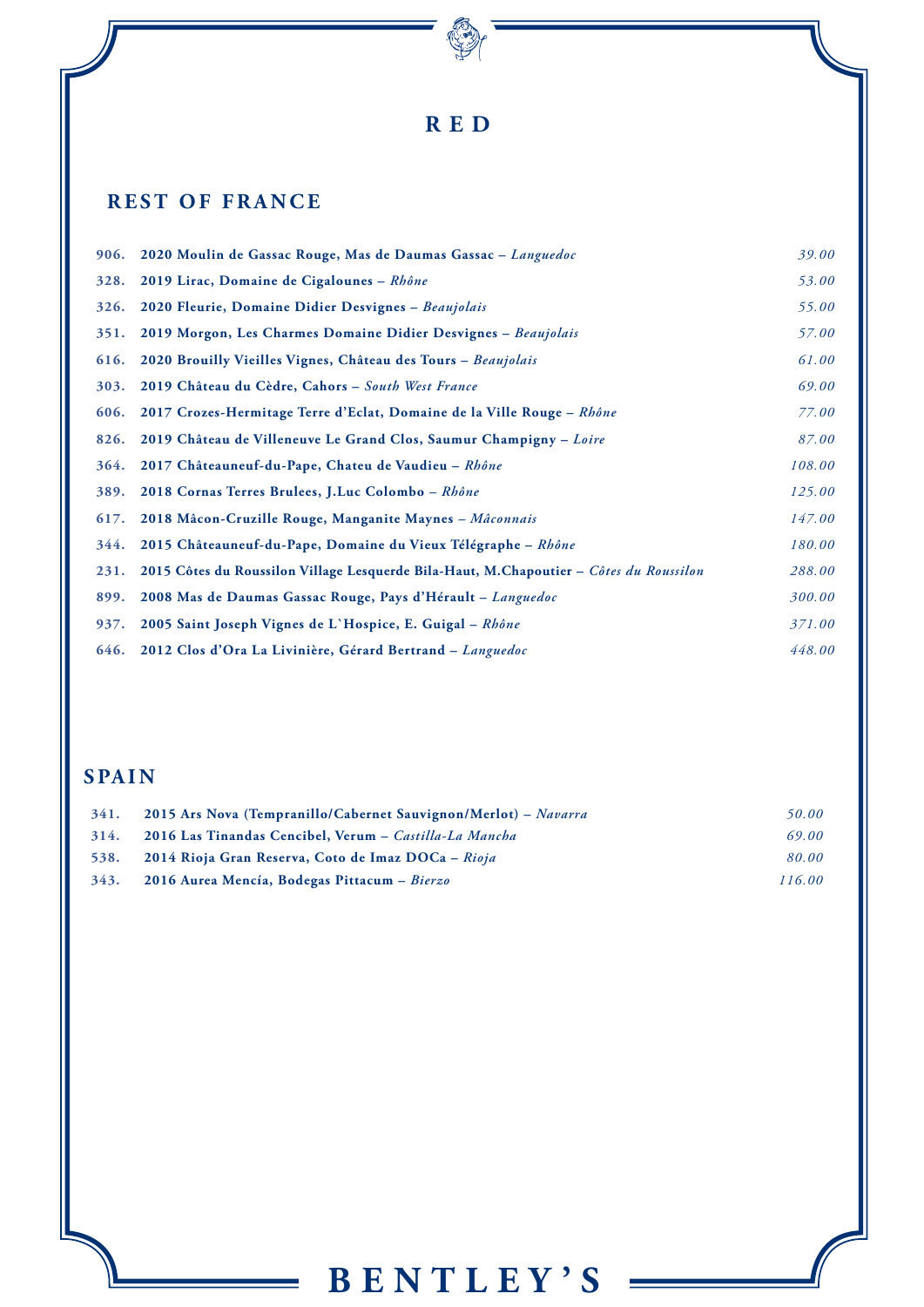## RED **RED**

#### **ITALY**

| 644. | 2017 Valpolicella Superiore Ripasso, Torre del Falasco DOC - Veneto            | 50.00  |
|------|--------------------------------------------------------------------------------|--------|
| 324. | 2013 Monte di Grazia Rosso IGT - Amalfi Coast                                  | 60.00  |
| 361. | 2016 Chianti Classico Terre di Cresci, Poggiotondo - Tuscany                   | 64.00  |
| 664. | 2019 Mediterra, Poggio al Tesoro IGT - Tuscany                                 | 66.00  |
| 355. | 2018 Palazzo della Torre, Allegrini IGT - Veneto                               | 69.00  |
| 620. | N.V. Collezione Cinquanta Primitivo, San Marzano - Puglia                      | 76.00  |
| 910. | 2017 Amarone della Valpolicella, Torre del Falasco DOCG - Veneto               | 89.00  |
| 346. | 2018 Salento Vigne Vecchie Primitivo di Manduria - Puglia                      | 94.00  |
| 375. | 2019 Barbera d'Alba, Rabajà di Bruno Rocca DOC - Piedmont                      | 97.00  |
| 370. | 2018 Siccagno Rosso Nero d'Avola A. Occhipinti – Sicily                        | 107.00 |
| 331. | 2017 Taurasi DOCG Vigna Macchia dei Goti, Caggiano - Campania                  | 115.00 |
| 372. | 2019 Sito Moresco, Gaja DOC - Piedmont                                         | 159.00 |
| 651. | 2011 'Villa di Capezzana' Carmignano, Capezzana, Tuscany, Italy - Tuscany      | 165.00 |
| 877. | 2016 Barolo Sarmassa, Brezza DOCG - Piedmont                                   | 167.00 |
| 350. | 2015 Villa Gemma Riserva, Montepulciano D'Abruzzo, Masciarelli DOCG - Piedmont | 170.00 |
| 376. | 2016 Brunello di Montalcino San Polo - Tuscany                                 | 173.00 |
| 845. | 2017 Amarone della Valpolicella La Giuva, DOCG - Veneto                        | 176.00 |
| 304. | 2017 Sondraia, Poggio al Tesoro DOCG - Tuscany                                 | 183.00 |
| 373. | 2010 'Fontalloro', Fèlsina Berardenga - Tuscany                                | 205.00 |
| 631. | 2017 Barbaresco DOCG Vigna Gallina, La Spinetta - Piedmont                     | 305.00 |
| 890. | 2009 Ornellaia, Tenuta dell'Ornellaia, Bolgheri DOC - Tuscany                  | 900.00 |
| 891. | 2006 Sassicaia, Tenuta San Guido DOCG - Tuscany                                | 1000.0 |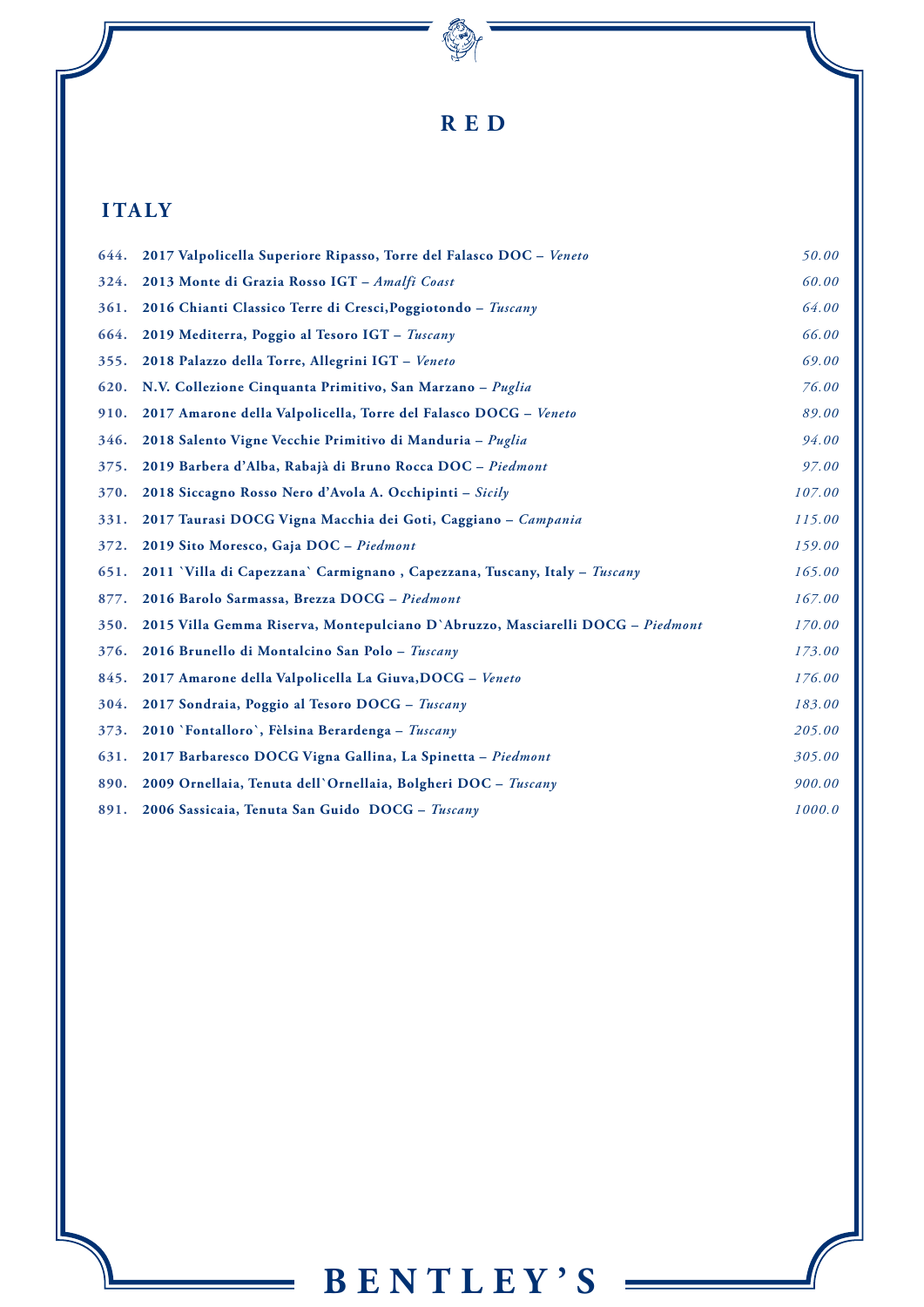RED<br>Bentley's Wines **RED**

#### **REST OF THE WORLD**

| 619.  | 2020 Bodega La flor Malbec Pulenta - Mendoza, Argentina                             | 50.00  |
|-------|-------------------------------------------------------------------------------------|--------|
| 741.  | 2016 Willunga 100, Cabernet Sauvignon/Shiraz - South Australia, Australia           | 50.00  |
| 642.  | 2019 Perez Cruz Carmenere Limited Edition - Maipo Valley, Chile                     | 55.00  |
| 362.  | 2018 Blaufrankisch Hoachacker Weingut Franz Weninger- Burgenland, Austria           | 62.00  |
| 363.  | 2019 Groot Constantia Pinotage - Western Cape, South Africa                         | 66.00  |
| 742.  | 2017 Bonsai Cabernet Sauvignon/Shiraz, Berton Vineyard - South Australia, Australia | 79.00  |
| 686.  | 2019 Tenet The Pundit Syrah, Ch. St Michelle - Napa Valley, USA                     | 82.00  |
| 387.  | 2017 Cuvaison EstatePinot Noir - Carneros, USA                                      | 90.00  |
| 823.  | 2018 Escaroth Pinot Noir, Blank Canvas - Marlborough, New Zealand                   | 91.00  |
| 678.  | 2018 Domaine Drouhin Pinot Noir, Dundee Hills - Oregon, USA                         | 105.00 |
| 743.  | 2017 Merlot Riccitelli Old Vines from Patagonia - Rio Negro, Argentina              | 115.00 |
| 330.  | 2018 Republica del Malbec, Matias Riccitelli - Mendoza, Argentina                   | 120.00 |
| 3453. | 2016 Dreissigacker Wunderwerk Spätburgunder - Rheinhessen, Germany                  | 159.00 |
| 377.  | 2019 Burn Cottage "Burn Cottage Vineyard"Pinot Noir - Central Otago, New Zeland     | 169.00 |
| 329.  | 2016 Shafer Vineyards Relentless - Napa Valley, USA                                 | 172.00 |
| 744.  | 2017 Nine Popes Charlees Melton - Barossa Valley, Australia                         | 189.00 |
| 323.  | 2012 Balnaves The Tally Reserve Cabernet Sauvignon - Coonawarra, Australia          | 202.00 |
| 317.  | 2013 Fay Cabernet Sauvignon, Stag's Leap Wine Cellar - Napa, USA                    | 370.00 |